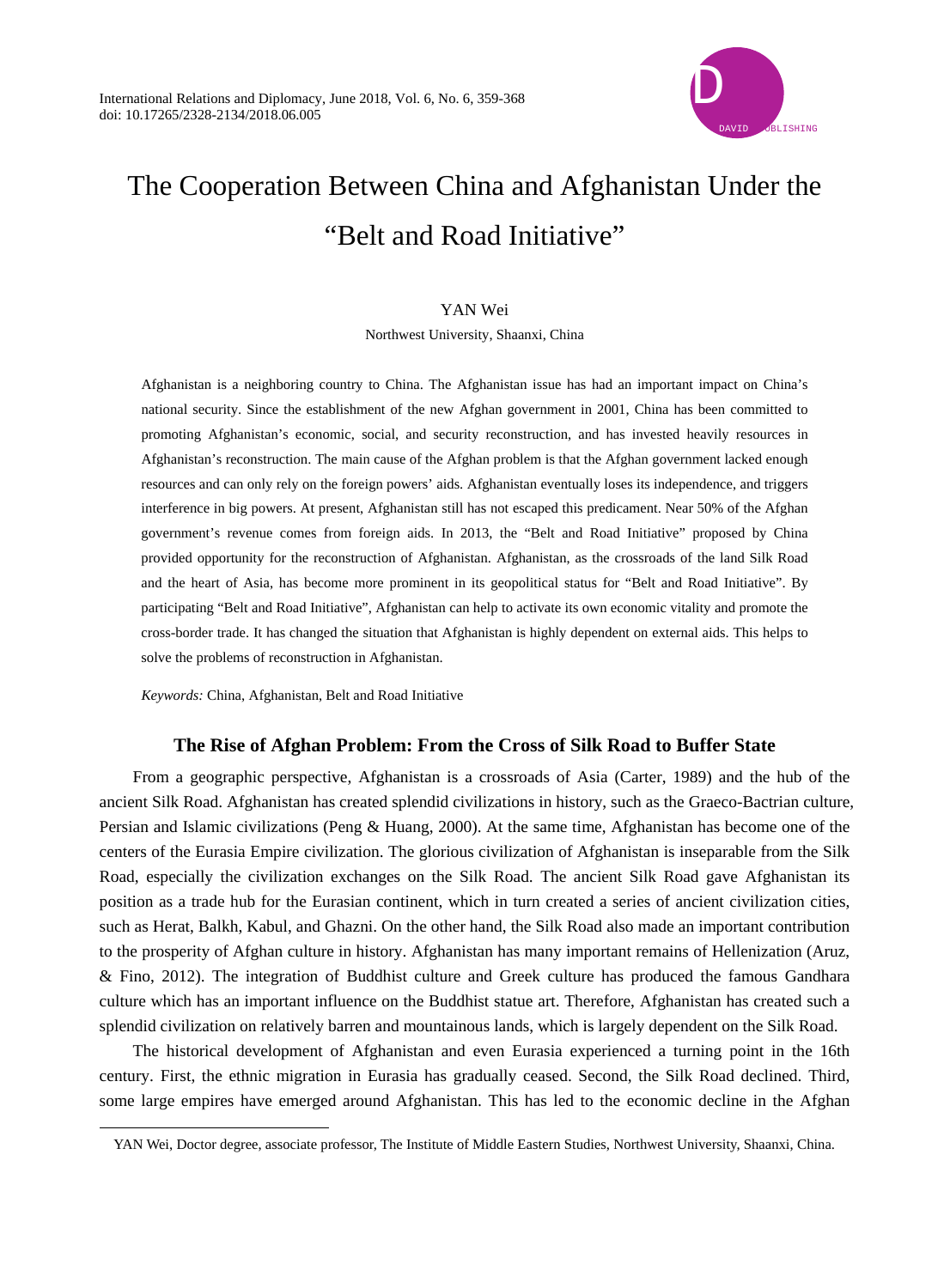region, and Afghanistan has become a "buffer state" (Rubin, 1988) for the first time in history. At that time, four empires raised in the Islamic world: the Ottoman Empire, the Persian Safavid Empire, the Mughal Empire, and the later Uzbek Khanate. Afghanistan is under the fight of the Persian, Mughal, and Uzbek Khanates. Therefore, it has become a buffer state for these empires. The decline of the Afghan civilization took place gradually, and it became a target for the competition among the surrounding great powers.

At this point, Afghanistan's economic development has gradually lost its autonomy and increasingly dependence on external resources. Durrani Dynasty, established in 1747, was the last Afghanistan Empire. Afghanistan achieved a brief revival. But the dynasty relied on the plundering of India. That is to say, the Durrani Dynasty seized India's wealth and distributed it to the Pushtun tribes. Durrani Dynasty sustained its rule by this system. The reason is that, Durrani Dynasty was a tribal state; it relied heavily on tribal support and was unable to collect taxes from the tribes. Conquering was an important way to maintain the rule of the Durrani Dynasty (Rubin, 1988). However, with the British's colonial expansion in South Asia, Afghanistan gradually lost its independent status. After the British established colonial rule in India, Russia gradually annexed Central Asia. As a result, in the second half of the 19th century, Britain and Russia have a great game for Central Asia especially Afghanistan lasted nearly a century (Wyatt, 2011). Until the signing of the Anglo-Russian Treaty in 1907, for this reason, Afghanistan was twice invaded by Britain.

After Abdul Rahman became Shah of Afghanistan in 1880, Afghanistan gradually achieved stability. Abdul Rahman has recognized the dilemma faced by Afghanistan as a buffer state. In order to strengthen the control over the country and fight against rebel of the tribe, Abdul Rahman had to rely on Britain. Thus, the Britain controlled Afghanistan's diplomacy, and Rahman received subsidies from Britain. Rahman used these external subsidies to integrate Afghan society, combat tribal forces, and built a strong army and government.

In 1929, after the establishment of the Musahiban Dynasty, Afghanistan is in golden age of modern times. However, Afghanistan's modernization and state building have also not escaped the historical problem. That is, Afghanistan still relies heavily on external resources. After the Second World War, the United States and the Soviet Union fought in Afghanistan. Afghanistan, because of its special geopolitical status, also receives a lot of aid from the United States and the Soviet Union (Williams, 1988). These aids became the pillars of Afghanistan's economic development in the 1950s to 1970s (Rubin, 2002). However, this has also led to an increase in the penetration of the United States and the Soviet Union toward Afghanistan, which led to the loss of Afghan neutral diplomacy, and eventually triggered Afghan problem.

Therefore, with the decline of the ancient Silk Road, Afghanistan's modernization was facing a severe challenge. Afghanistan belongs to the category of "strong society and weak state"; the country cannot collect too many taxes on tribal society, especially Pashtun tribal society. Once the country is involved too much in tribal affairs, tribal society may rebel. Therefore, Afghan modernization depends to a certain extent on external aid. The aid itself is not stable enough and often has a political purpose. This has also become a deep cause of the Afghan problem. In fact, this is still a serious challenge for the reconstruction of Afghanistan. China's Belt and Road Initiative (B & R) and China-Pakistan Economic Corridor (CPEC) have in fact provided important prospects for Afghanistan's reconstruction and prosperity. This article first reviews the evolution of relationship between China and Afghanistan.

## **The Modern Relationship Between China and Afghanistan**

Afghanistan is a neighboring country to China. Both countries were linked by Silk Road. There is a long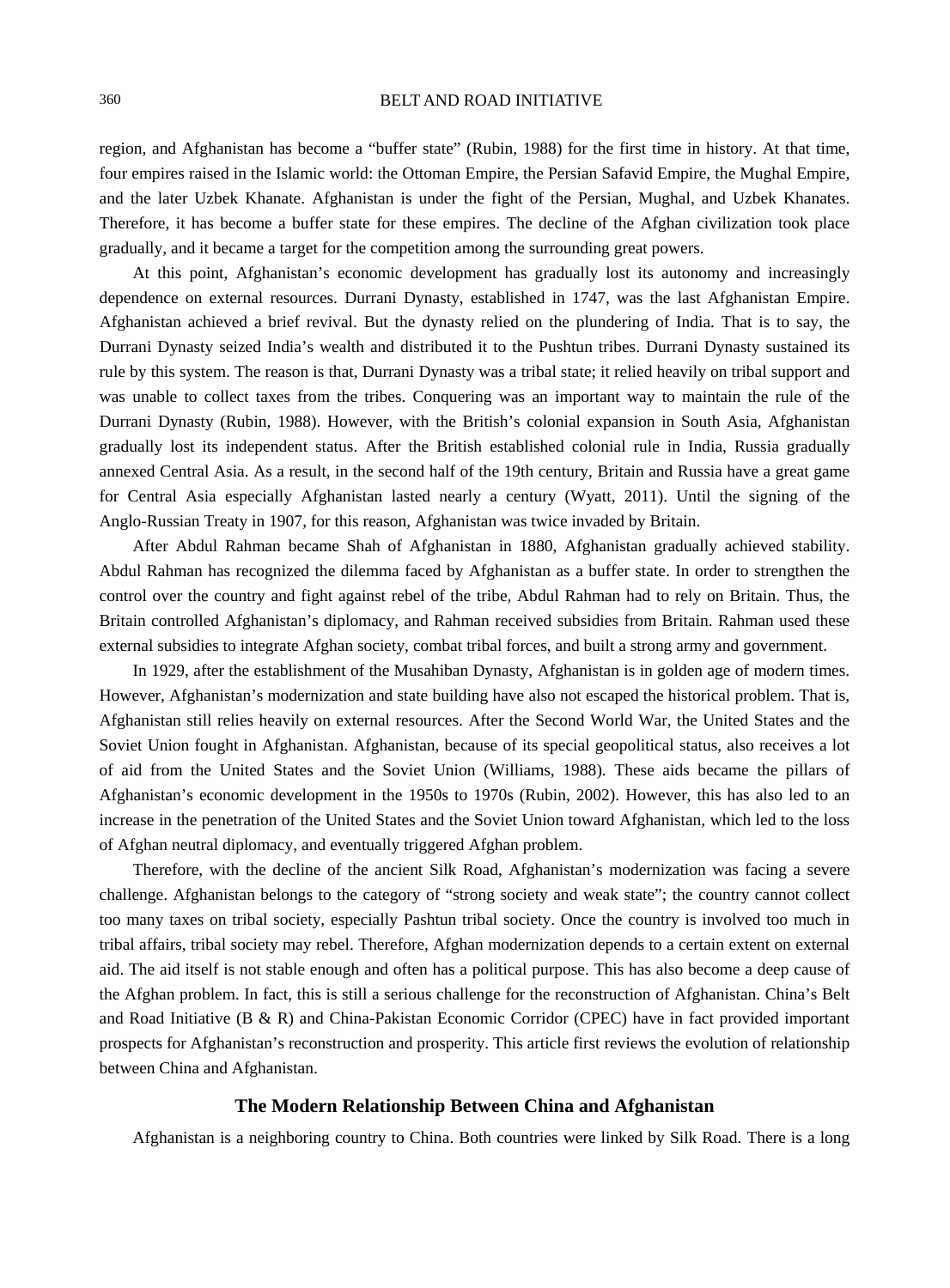history of cultural exchanges between Afghanistan and China. In the 2nd century BC, the Silk Road was opened by the Chinese ambassador, Zhang Qian. He went to the Western Regions of China and reached Afghanistan. In the Tang Dynasty, the Master Monk of China, Xuanzang (Wriggins, 2004), once arrived in Afghanistan and has detailed accounts of Afghanistan in his famous book *Buddhist Records of the Western World* (Xuanzang, 1985). At the beginning of the 15th century, China's Ming Dynasty also had direct contacts with the Heart kingdom. Both countries made frequent communications. After the establishment of the Durrani Dynasty in 1747, Qing Dynasty of China and Afghanistan send messengers to each other for several times.

In modern times, the official relationship between China and Afghanistan was established in 1944. At that time, the Chinese Kuomintang (KMT) government and the Afghan government signed the *Agreement on China-Afghanistan Friendship*. The two countries formally established diplomatic relations and sent ambassadors to each other. After the founding of the People's Republic of China in 1949, the relations between China and Afghanistan developed rapidly. Afghanistan recognized the People's Republic of China in 1950, was the one of the first countries to recognize the People's Republic of China.

People's Republic of China attached importance to relations with developing countries. In 1955, China established diplomatic relations with Afghanistan. In January 1957, Chinese Premier Zhou Enlai and Deputy Prime Minister He Long led a delegation to visit Afghanistan. The two countries issued a joint communiqué, pointed out that the two countries will further strengthen ties and reaffirmed the principles of the Bandung Conference (Wang, 2007). This is the first time that Chinese leaders have visited Afghanistan. In 1975, Prime Minister Mohammed Daoud Khan of Afghanistan led a delegation to visit China and was received by China's Chairman Mao Zedong. Afghanistan recognized the One-China Principle and Taiwan is an inalienable part of the Chinese territory. Afterwards the political links between China and Afghanistan have developed rapidly. China's Vice Premier Chen Yi visited Afghanistan in 1960 and 1965. In 1966, China's Chairman Liu Shaoqi visited Afghanistan. In 1964, Shah Mohammed Zahir of Afghanistan visited China. Through these visits, China and Afghanistan have signed the *China-Afghanistan Border Protocol*, the *China-Afghanistan Economic and Technological Cooperation Agreement*, and the *China-Afghanistan Cultural Cooperation Agreement*, which resolved the territorial disputes between the two countries in the Wakhan Corridor. These visits strengthened the bilateral relationship between the two states.

The active political relations between the two countries have also promoted cultural and economic communications (Zhang & Chen, 2012). For example, in 1956, a Chinese cultural and arts delegation visited Afghanistan and attended the 38th anniversary of the Independence Day of Afghanistan. In the same year, the Chinese delegation participated in the first session of the International Industry Fair of Afghanistan. The two countries also signed a trade payment agreement and have established close economic and trade ties. After 1957, China began sending students to Afghanistan to study Afghan language and literature. Most of these international students became well-known scholars who focused on Pashto, Afghan literature, and Afghan history in China. For example, Che Hongcai studied in Afghanistan in 1959 and later became professor of Pushtu literature. He devoted to his life time to compiling the *Pashto-Chinese Dictionary* (Che & Zhang, 2015). Professor Zhang Min, who was studying in Afghanistan during the same period, wrote *Culture and Society in Afghanistan* (Zhang, 2007). During this period, although China's economy was also difficult at the time, China continued to assist Afghanistan. China provided economic aid to Afghanistan and helped build a number of factories and infrastructure. From 1950 to 1966, China provided \$73 million aids to Afghanistan, ranking fifth behind the Soviet Union, the United States, the Federal Republic of Germany, and the World Bank (Williams,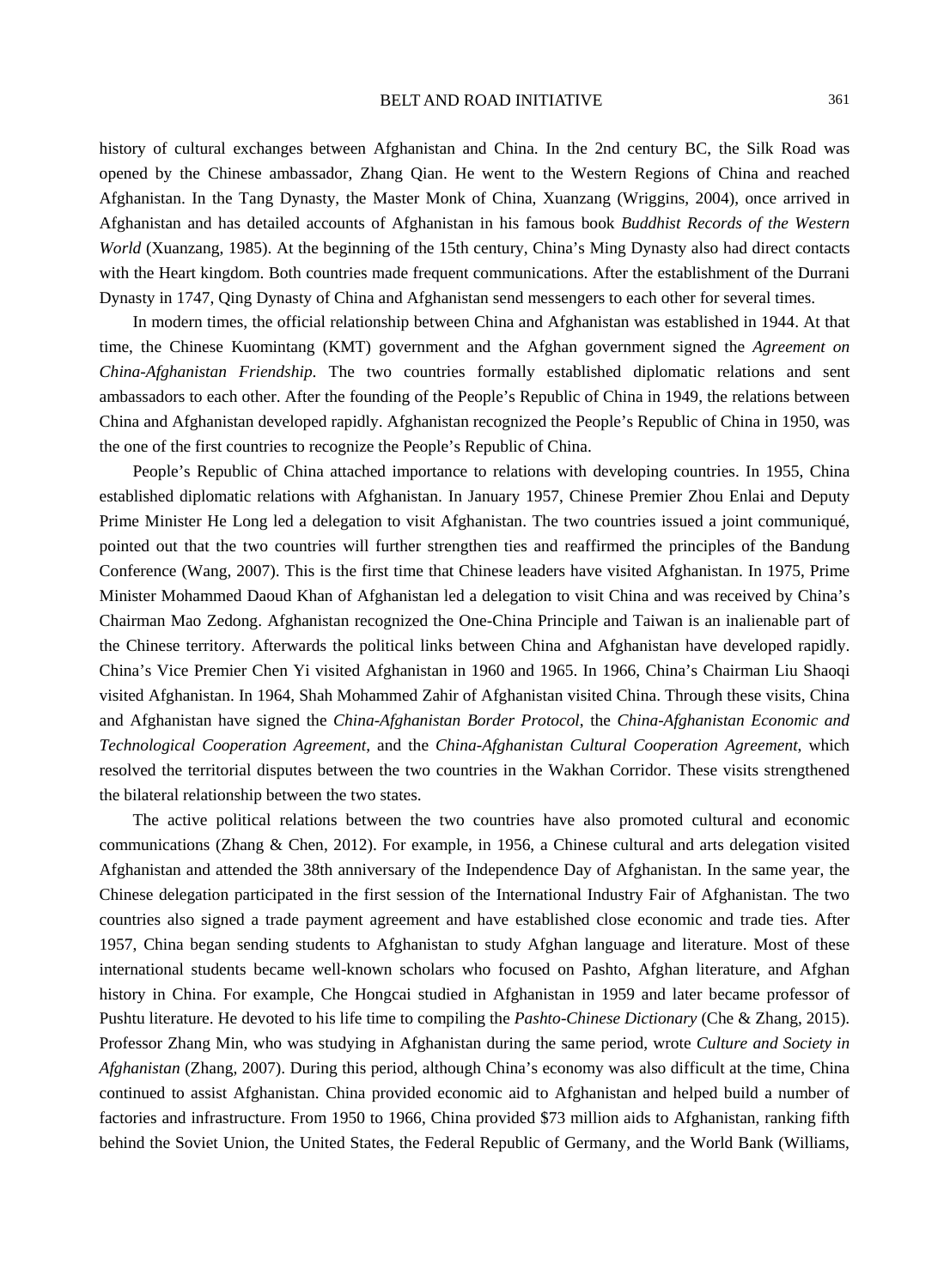1988). The China's aids were mostly interest-free loans and grants without any other conditions. Among them, Parwan water conservancy project has still operated in 2001.

In 1960s and 1970s, the relationship between China and Afghanistan suffered setbacks (Wang, 2007). The Cultural Revolution took place in China in 1966, the relationship between the two countries cooled down. The relationship was improved in early of 1970s, high-level visits between the two countries were frequent, and a series of agreements on bilateral trade and civil aviation were signed. However, the Saur Revolution took place in 1978, and then-President Mohammed Daoud Khan was overthrown by People's Democratic Party of Afghanistan (PDPA). Afghanistan was in turmoil. China recognized the new government. Following the invasion of the Soviet Union in Afghanistan, the Sino-Afghanistan relations fell to the bottom. The Chinese government denounced the invasion of the Soviet Union, while refusing to recognize the Soviet-backed People's Democratic Party regime and retaining only the embassy in Afghanistan (charge level); the formal official relations with the Afghan regime were broken off, with only consular visas. The PDPA regime pursued a policy of pro-Soviet and anti-China, constantly criticizing China's Vietnam policy. The Chinese government supports the Afghan people's struggle against the Soviet Union, and has been providing humanitarian assistance to the Afghan refugees (Peng & Huang, 2000). After the Soviet Union withdrew its troops from Afghanistan in 1989, Afghanistan quickly fell into a bloody civil war. Afghan Mujahideen took over the government in 1992, relations between China and Afghanistan normalized. But soon the clashes between the various guerrilla groups took place, and the civil war has intensified. For security reasons, China evacuated the staff of the embassy in Afghanistan in February 1993, and normal intercourse between the two countries was interrupted.

In sum, China has established good political relations with Afghanistan since 1950. This relationship is based on mutual respect for territories and sovereignty, which is the basis of China's diplomatic policy, especially good-neighbor diplomacy. Compared with political relations, China's economic and trade ties with Afghanistan are limited. The outbreak of the Afghanistan issue directly affected China's national security, and the relationship between the two countries experienced setback. China increased its investment in Afghanistan's reconstruction after 2001. The two countries have also established closer bilateral relations.

# **China's Policy on Afghanistan's Rebuilding**

After the fall of the Taliban regime in 2001, Afghanistan started its reconstruction process. China is involved in the reconstruction of Afghanistan. China's aid has not deployed military forces in Afghanistan and has not any political conditions. All-round cooperation relationship was established between China and Afghanistan, to promote the reconstruction of Afghanistan.

After the new Afghan government was established, China actively developed political relations, economic and trade relations, and security cooperation with Afghanistan. From 2002 to 2010, Afghan president Karzai visited China four times. Political communications between China and Afghanistan are frequent. China has also actively participated in the process of Afghanistan's reconstruction and participated in the main international mechanism for Afghanistan reconstruction. China's involvement is relatively modest (Zhao, 2012). Some scholars believe presently China is not as actively involved in Afghanistan as western countries are (Mière, 2010). For a long time, China has pursued the principle of respecting the sovereignty of other countries and no-interfering in the internal affairs of other countries for long time. China has been cautiously involved in the Afghan issue and has not participated the military operations in Afghanistan. As China's former Minister of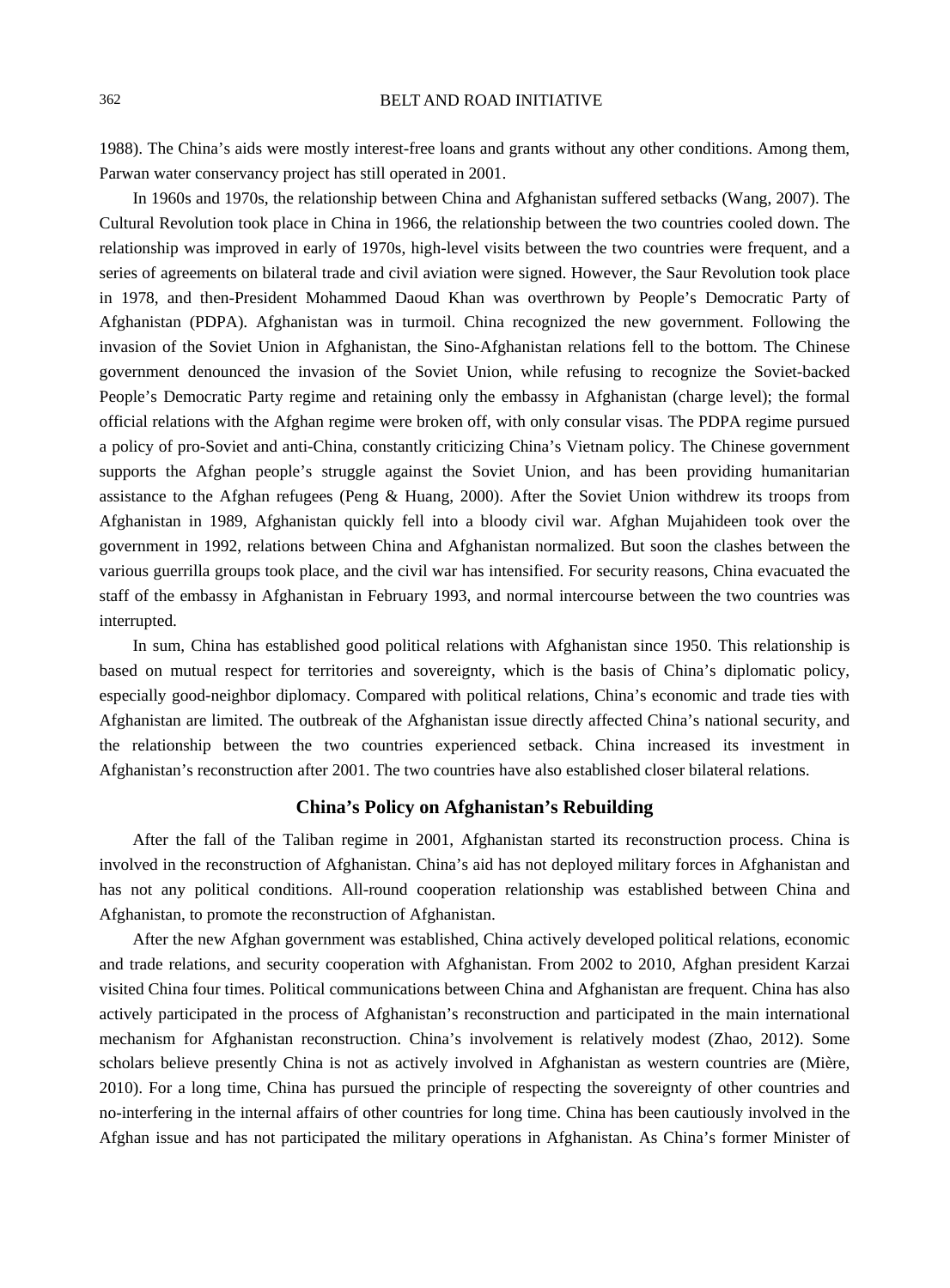Foreign Affairs, Yang Jiechi pointed out "China has actively supported, promoted and participated in Afghanistan's post-war peace and reconstruction effort."<sup>[1](#page-4-0)</sup>

First of all, China has paid more attention to establish close diplomatic and political ties with Afghanistan, and laid the foundation for promoting the development of bilateral relations. After the establishment of the Afghan Interim Government in 2001, China and Afghanistan restored diplomatic relations. The political ties between the two countries have become increasingly close. China dispatched a working group to Afghanistan in 2001. In 2002, Afghan President Karzai visited China, and China promised to provide \$150 million aids to Afghanistan in the next five years.<sup>[2](#page-4-1)</sup> In February 2002, the Chinese Embassy in Afghanistan reopened. In May 2002, Chinese former Foreign Minister Tang Jiaxuan visited Afghanistan and met with Karzai as chairman of the interim government, and Zahir as the former king. In December 2002, China also signed the *Declaration on Good Neighborliness and Friendship* with other neighboring countries of Afghanistan, which respects the territorial and sovereign integrity of Afghanistan, supporting Afghanistan's reconstruction, and encouraging Afghanistan's transit trade.

In 2006, President Karzai visited China and signed 14 agreements with Chinese. Both countries also announced *Joint Statement Between China and Afghanistan*. Both countries announced the comprehensive partnership, which included the cooperation of Combating transnational crime and terrorist, economy and trade, agriculture, culture, tourism, and other fields. China helps Afghanistan to train police and army, and receives the Afghan international students. During this visit, both countries signed the *Treaty of Good-Neighborliness and Friendly Cooperation between the People's Republic of China and the Islamic Republic of Afghanistan* [3](#page-4-2) , which is the foundation of China-Afghanistan relations. This treaty pointed out the direction of bilateral relations. The main content of treaty includes four parts.

1. China and Afghanistan respect each other's sovereignty and territorial integrity, and comply with the *Border Treaty of the People's Republic of China and the Kingdom of Afghanistan* signed in 1963.

2. The contracting parties shall not enter into any alliance or be a party to any bloc nor shall they embark on any such action, including the conclusion of such treaty with a third country which compromises the sovereignty, security, and territorial integrity of the other contracting party. Neither sides of the contracting parties shall allow its territory to be used by a third country to jeopardize the national sovereignty, security, and territorial integrity of the other contracting party. Neither sides of the contracting parties shall allow the setting up of organizations nor should gangs on its own soil which shall impair the sovereignty, security, and territorial integrity of the other contrasting party and their activities be prohibited.

3. Both countries will promote bilateral cooperation of economic, cultural, and anti-terrorism.

4. The Treaty supersedes the *Sino-Afghan Treaty of Friendship and Non-Aggression* signed in 1960.

Second, China takes the principle of win-win cooperation and strengthens the cooperation with Afghanistan in economy, energy, technology and trade field, in order to promote the economic prosperity of Afghanistan. The areas of cooperation between China and Afghanistan mainly include: agriculture, infrastructure building, hydroelectricity, and natural reserves. China began to increase its economic aid to

<span id="page-4-0"></span> <sup>1</sup> Yang Jiechi attends the regional summit on Afghanistan. *Ministry of Foreign Affairs of the People's Republic of China*, http://www.fmprc.gov.cn/mfa\_eng/wjdt\_665385/zyjh\_665391/t654281.shtml

<span id="page-4-1"></span><sup>2</sup> China Promises Karzai \$150 Million Aid. *VOA News*, https://www.voanews.com/a/a-13-a-2002-01-24-19-china-66453357/551205.html 3 Full text of joint statement between China, Afghanistan. http://www.gov.cn/misc/2006-06/20/content\_315724.htm

<span id="page-4-2"></span>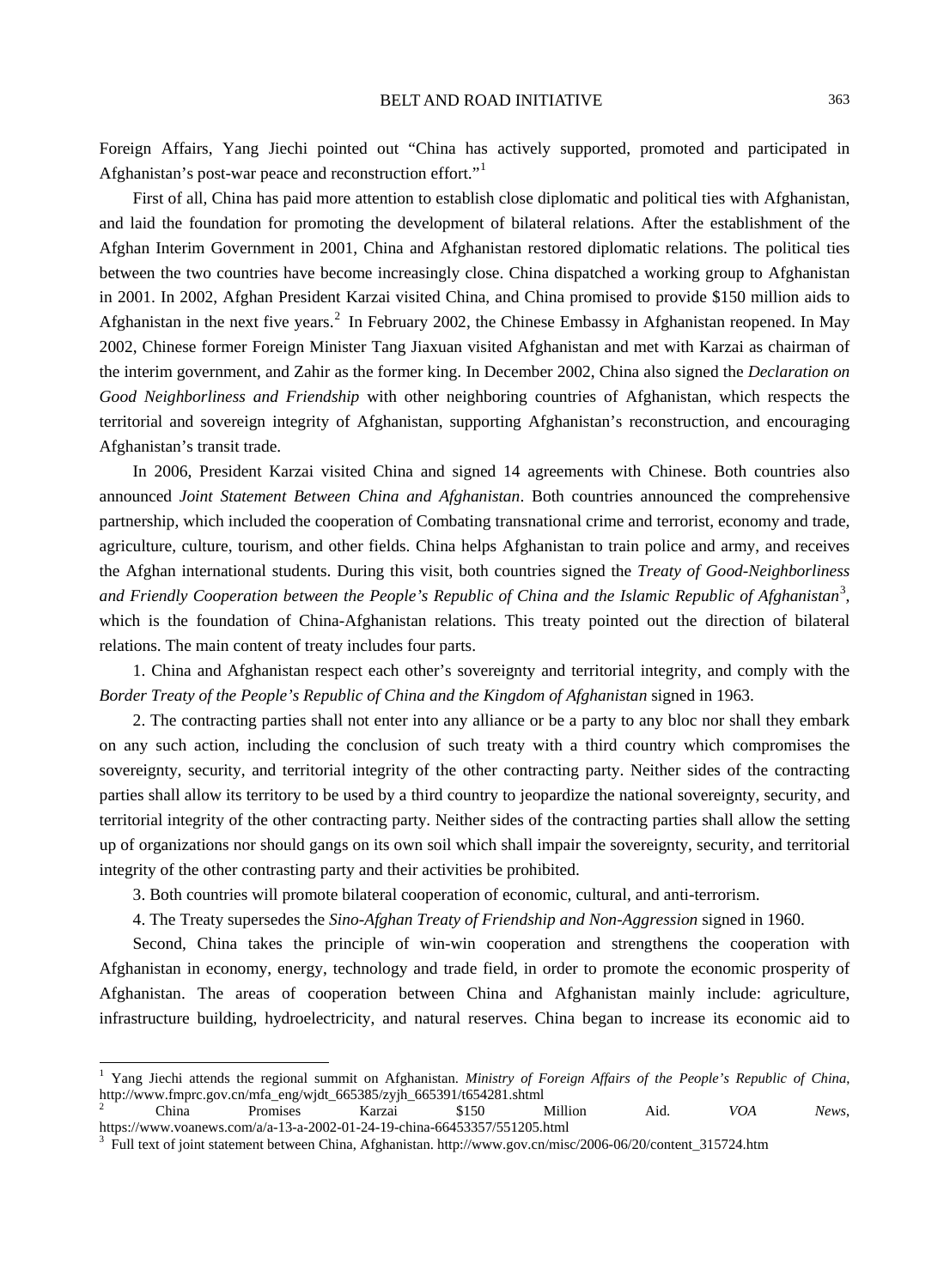Afghanistan. From 2001 to 2009, China provided \$205.3 million aids, and 19.5 million dollars as loan to Afghanistan (Tahiri, 2017). On the other hand, China actively encourages Chinese enterprises to invest in Afghanistan and strengthen trade with Afghanistan. In 2008, China Metallurgical Group Corporation (MCC) and Jiangxi Copper Corporation Limited (JCCL) obtained the mining rights of the Ainak copper mine of Afghanistan, one of the world's largest copper mines. Two corporations will invest more than \$30 billion.<sup>[4](#page-5-0)</sup> The project is the largest foreign investment project in Afghanistan. The project will produce 220,000 tons of refined copper annually. The construction period of the project is five years and the mining period is 30 years

In addition, China is also working on different other projects enhancing the economic power of Afghanistan. China has also begun investing in Afghanistan's energy sector. China National Petroleum Corporation (CNPC) was the first foreign oil company to invest in Afghanistan energy field, and it cooperated with Watan Oil & Gas of Afghanistan to explore the oil fields in northern Afghanistan. In 2010, China's companies invested 400 million U.S. dollars in oil fields in the Amu Darya Basin in northwestern and northern Afghanistan. This project will give annually \$304.35 million to Afghan government (Bukhari, 2012). Chinese telecommunication companies, such as Huawei and Zhongxing Telecommunications Equipment (ZTE), updated 200,000 Afghanistan's analog telephone lines to digital.

China's trade with Afghanistan has developed rapidly. China gives Duty free s to some Afghani goods, in order to promote the export of Afghan goods. In 2006, China allowed 287 kinds of goods in Afghanistan to be exported to China with zero tariffs.<sup>[5](#page-5-1)</sup> China has become Afghanistan's most important trading partner. From 2002 to 2010, the trade volume between the two countries increased from 17.34 million U.S. dollars to 170 million U.S. dollars, increased of 10 times.

| Year | Chinese export to Afghanistan<br>(USD millions) | Chinese import from Afghanistan<br>(USD millions) | Total value of trade<br>(USD millions) |
|------|-------------------------------------------------|---------------------------------------------------|----------------------------------------|
| 1999 | 16.68                                           | 2.9                                               | 19.58                                  |
| 2000 | 19.89                                           | 5.4                                               | 25.29                                  |
| 2002 | 19.92                                           | 0.08                                              | 19.99                                  |
| 2003 | 26.45                                           | 0.61                                              | 27.06                                  |
| 2004 | 56.97                                           | 0.95                                              | 57.92                                  |
| 2005 | 51.21                                           | 1.56                                              | 52.77                                  |
| 2006 | 100.47                                          | 0.19                                              | 100.66                                 |
| 2007 | 169.00                                          | 2.00                                              | 171.00                                 |
| 2008 | 152                                             | 3                                                 | 155                                    |
| 2009 | 215                                             |                                                   | 216                                    |

## *Trade Between Afghanistan and China, 1999-2009*

*Note.* Bukhari, S. W. H. (2012).

Table 1

China fully involved in the Afghan reconstruction, and established all-round cooperation relationship with Afghanistan since 2001. China respects Afghanistan's sovereignty and territorial integrity. Politically, China opposes to interfere the domestic affairs of Afghanistan. At the same time, China has developed economic, trade, and security cooperation with Afghanistan. China has provided a large number of aids to Afghanistan,

<span id="page-5-0"></span> <sup>4</sup> Is there still hope for China, Afghanistan's long-stalled US\$3 billion copper mining deal? *South China Morning Post*,

<span id="page-5-1"></span><sup>&</sup>lt;sup>5</sup> Embassy of China in Afghanistan, The Outline of Economic and Trade Cooperation between China and Afghanistan, http://af.china-embassy.org/chn/zagx/ztgk/t1097560.htm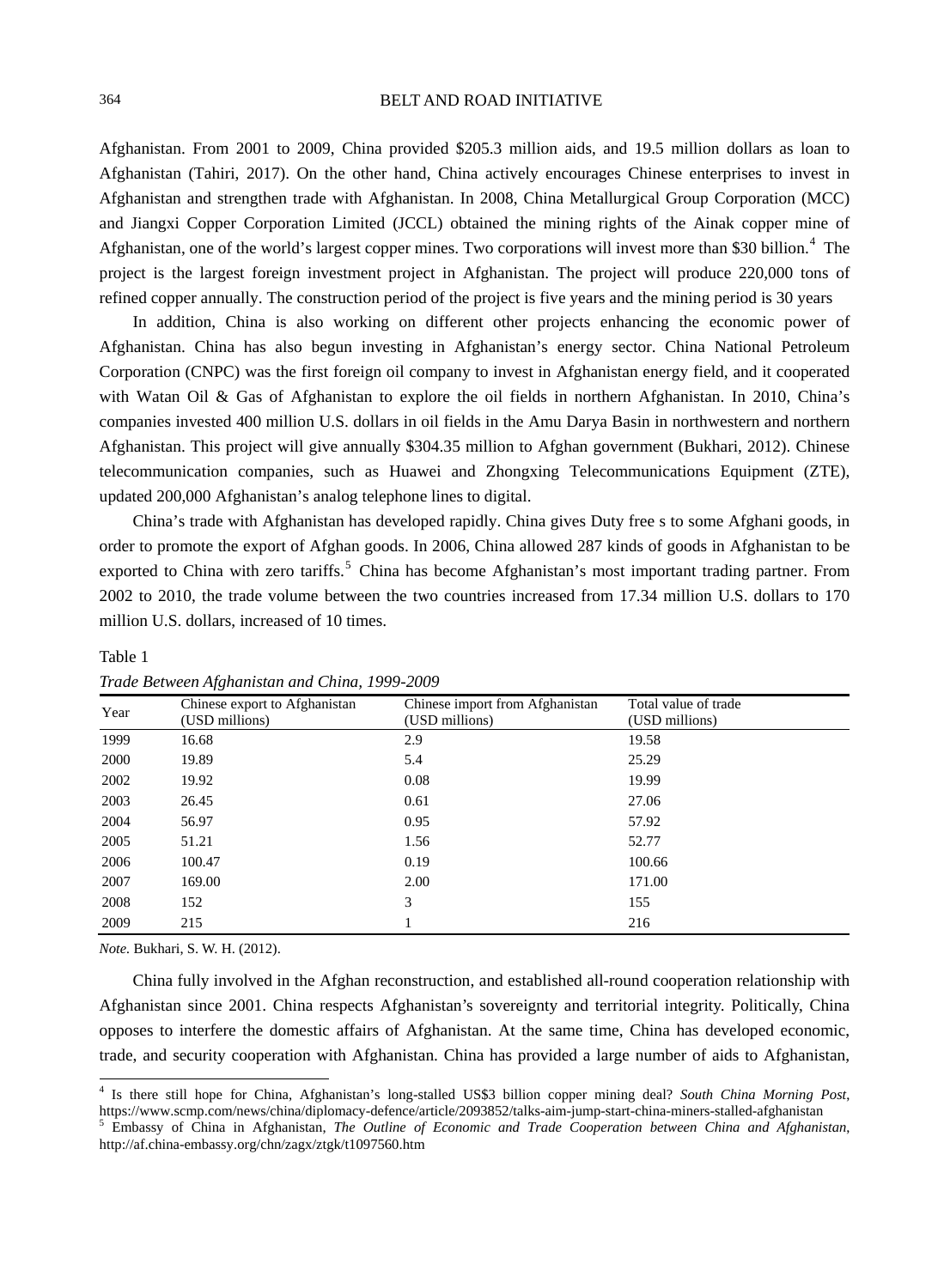invested in the field of infrastructure construction and energy, in order to promote the sustainable development and prosperity of Afghanistan's economy.

# **China–Afghanistan Relationship Under "Belt and Road Initiative"**

China proposed the "Belt and Road Initiative" in 2013. One of the goals of this Initiative is to rejuvenate the trade along the ancient Silk Road, to promote the prosperity and development of the countries and regions, to build community of shared future for mankind. China's President Xi Jinping pointed out that the "Belt and Road" is a road of cooperation, and it is also a road of hope and a win-win.<sup>[6](#page-6-0)</sup> As a result, some scholars believe that the "Belt and Road Initiative" is China's globalization scheme. Afghanistan is the cross of the ancient Silk Road, and benefit from this road. The root of the modern Afghan problem is partly from that Afghanistan's economy has not been self-reliant, but heavily depended on external aid. The China's "Belt and Road Initiative" is an important opportunity for Afghanistan's prosperity and stability. In recent years, under the "Belt and Road Initiative", bilateral relations between China and Afghanistan have developed rapidly.

Since 2011, Afghanistan's position in China's diplomatic strategy has improved. The relationship between China and Afghanistan has reached an unprecedented height. First, as North Atlantic Treaty Organization (NATO) withdrew its troops from Afghanistan, the security situation in Afghanistan was worse. Afghanistan is neighboring country of China. Recently, Afghan issue further threatens China's security. Second, China has proposed the "Belt and Road Initiative" and the "China-Pakistan Economic Corridor". Afghanistan is a crossroads of the Asian continent, and an important factor affecting Pakistan's northwest border security. Third, China has played its part as a major and responsible country. In recent years, China has provided more public goods for the surrounding areas, and contributed Chinese wisdom and strength to global governance. Therefore, the cooperation between China and Afghanistan has been significantly strengthened. China pays more attention to Afghan reconstruction.

Firstly, both countries upgrade their relationship from friendly cooperation to strategic cooperation. Two countries signed the *Joint Declaration Between the People's Republic of China and the Islamic Republic of*  Afghanistan on Establishing Strategic and Cooperative Partnership in 2012.<sup>[7](#page-6-1)</sup> The main content of declaration includes three parts:

1. The two sides have undertaken to firmly support each other on issues concerning national sovereignty, unity, and territorial integrity, and not allow their respective territory to be used for any activities targeted against the other side.

2. The two sides agreed to continually strengthen the pragmatic cooperation in such fields as resources and energy development, infrastructure development, engineering, and agriculture. China will as always provide assistance to Afghanistan within the realm of its capabilities, and continue to encourage capable Chinese enterprises to participate in the construction and development of Afghanistan.

3. The two sides expressed strong rejection of all forms of terrorism, extremism, separatism, and organized crimes. The two sides agree to intensify exchanges and cooperation in security by way of jointly combating such transnational threats as terrorism, illegal immigration, illegal arms, and drug trafficking, and enhancing intelligence exchanges and border management.

<span id="page-6-1"></span><span id="page-6-0"></span><sup>&</sup>lt;sup>6</sup> http://www.xinhuanet.com/world/2017-09/05/c\_129696479.htm<br><sup>7</sup> Joint declaration between the People's Republic of China and the Islamic Republic of Afghanistan on establishing strategic and cooperative partnership. *Ministry of Foreign Affairs of China*, http://www.fmprc.gov.cn/mfa\_eng/wjdt\_665385/2649\_665393/t939517.shtml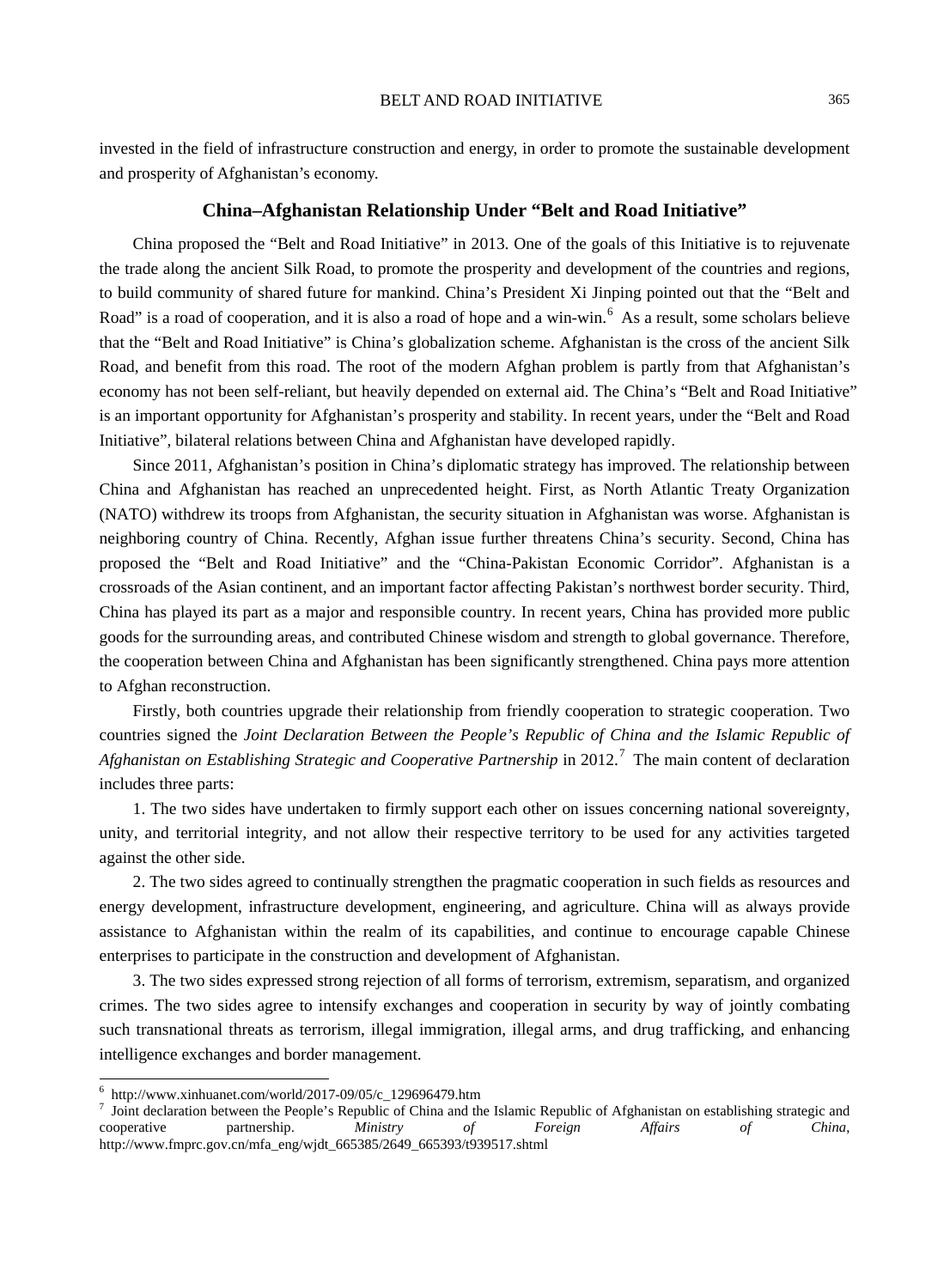In addition, China and Afghanistan have signed a series of agreements and joint declarations to build political mutual trust and support, which has built a platform for economic and cultural cooperation between the two countries. China also actively participates in the international multilateral mechanism for Afghan issue. In 2014, the fourth foreign ministers' meeting of the Istanbul Process was held in China. China also actively absorbed Afghanistan's entry into the Shanghai Cooperation Organization (SCO). In 2012, Afghanistan became observer states of the SCO. Most of the SCO member states or observer states are closely related to the Afghan issue. Some countries are Afghanistan's neighbors. Therefore, the Afghan issue is a major issue that SCO cannot evade. SCO is the most important regional organization on the Afghanistan issue.

Secondly, China and Afghanistan reached a consensus on the "Belt and Road Initiative". Both countries jointly promote this initiative. Afghanistan is the crossroads of Asia, connecting Central Asia and South Asia, East Asia and West Asia. The prosperity of regional commodities and energy trade will inevitably promote the development and prosperity of the Afghan economy. This will help Afghanistan to reduce the dependence on external aid. Therefore, after China put forward "Belt and Road Initiative", Afghanistan showed great interests. China is also actively integrating Afghanistan into the framework of the "Belt and Road Initiative". In 2012, China gave zero tariff treatment to 95% of the products exported to China. Afghanistan is trying to integrate itself into regional economic and energy cooperation.

In 2017, Afghanistan's ambassador to China, Janan Mosazai pointed out that Afghanistan is part of the "Belt and Road Initiative".<sup>[8](#page-7-0)</sup> China and Afghanistan have begun cooperation under the "Belt and Road" framework. They signed the *Memorandum of Understanding for Jointly Promoting the Construction of the "Belt and Road Initiative"*. In 2016, China and Afghanistan freight trains opened. The train arrived in Kazakhstan and Uzbekistan from China and eventually arrived in northern Afghanistan. It carried industrial products and electronic products that Afghan merchants purchased from China. When the train returned, it carried Afghanistan's marble, saffron, dried fruits, and carpets to China. The communication between China and Afghanistan are also very frequent. On average, China annually trains 600 Afghan professionals in various fields and provides 150 Afghan international students with scholarships for further study in China. These personnel have played an important role in building mutual understanding and trust.

#### Table 2

| vv                          |                         |              |  |  |  |  |  |
|-----------------------------|-------------------------|--------------|--|--|--|--|--|
| Country<br>(imports from)   | Trade value (thousands) | Share $(\%)$ |  |  |  |  |  |
| China                       | 174,505                 | 17.59        |  |  |  |  |  |
| Pakistan                    | 153,913                 | 15.51        |  |  |  |  |  |
| Kazakhstan                  | 121,868                 | 12.28        |  |  |  |  |  |
| Japan                       | 88,064                  | 8.87         |  |  |  |  |  |
| Malaysia                    | 73,091                  | 7.37         |  |  |  |  |  |
| Iran                        | 69,786                  | 7.03         |  |  |  |  |  |
| <b>United Arab Emirates</b> | 47,566                  | 4.79         |  |  |  |  |  |
| India                       | 47,042                  | 4.74         |  |  |  |  |  |
| Uzbekistan                  | 44,229                  | 4.46         |  |  |  |  |  |

| Global Imports by Afghanistan June, 2017 |  |  |  |  |  |
|------------------------------------------|--|--|--|--|--|
|------------------------------------------|--|--|--|--|--|

*Note.* Afghanistan Major Trade Partners, http://countries.bridgat.com/Afghanistan\_Trade\_Partners.html.

<span id="page-7-0"></span> <sup>8</sup> Belt and Road will benefit Afghanistan, ambassador says. *Chinadaily*, http://www.chinadaily.com.cn/china/2017twosession/2017-03/05/content\_28441163.htm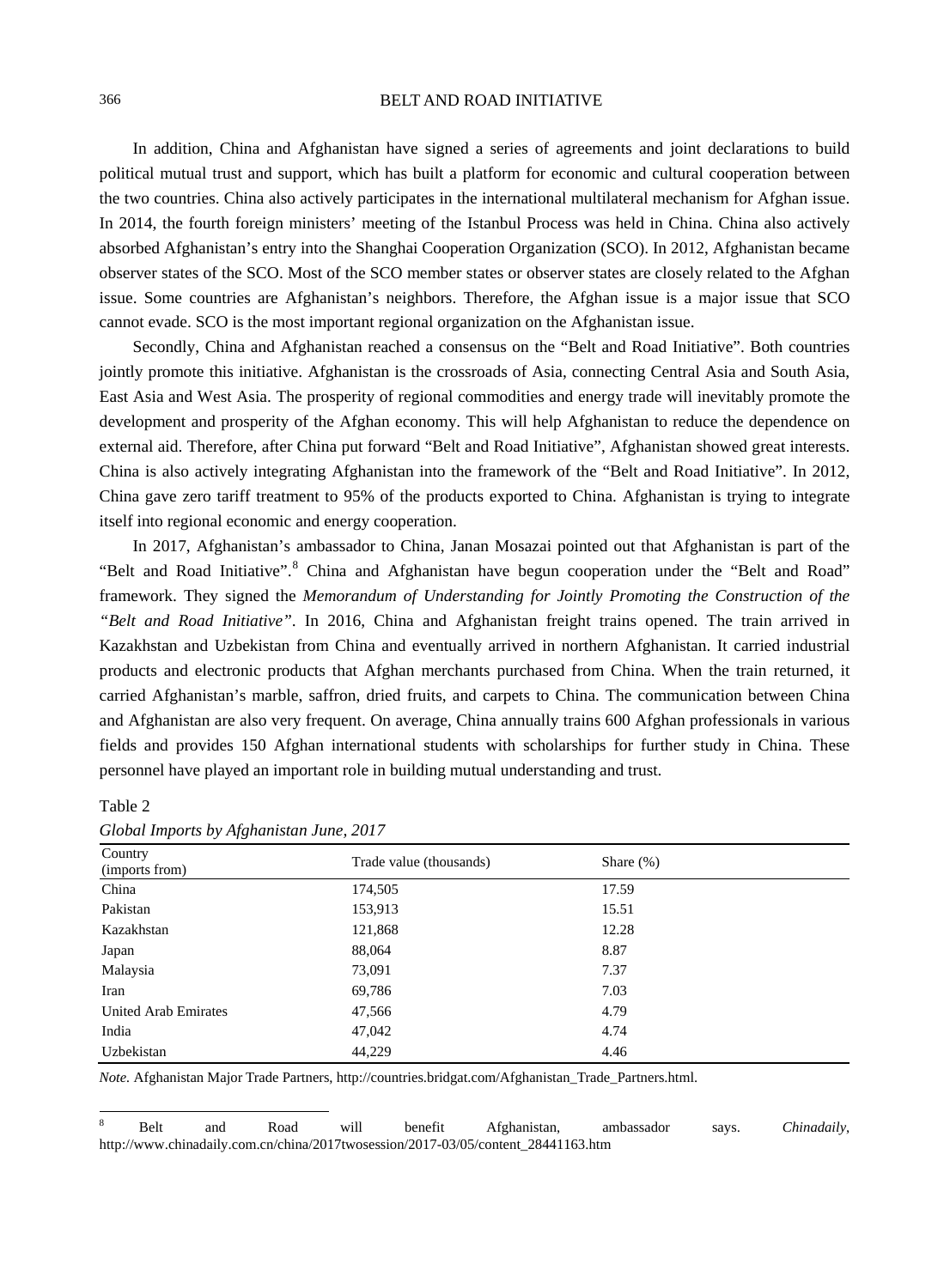In recent years, China has actively intervened in the Afghan issue with special way, and pays more attention to mediation of the Afghan conflict. In particular, China has used its special influence to mediate the relationship between Afghanistan and Pakistan. As we know, Afghanistan and Pakistan have a lot of contradictions on the Pashtunistan issue. The two countries fought for this for more than half a century. The conflict between these countries will do harm to the stability of region. Therefore, China's mediation has positive influence on the security and stability of South Asia. In short, China's investment and attention on the Afghanistan issue has increased significantly, and China-Afghanistan relations have reached an unprecedented height. The development of regional trade and cooperation will contribute to the stability and prosperity of Afghanistan.

# **Conclusion**

Historically, the ancient Silk Road linked Afghanistan and China, and witnessed the friendly relations and common prosperity of the two countries. In 2013, China's "Belt and Road Initiative" initiative provided an important opportunity for the reconstruction of Afghanistan to resolve problems of modern Afghanistan. This initiative will further integrate Afghanistan into regional trade, and contribute to the prosperity and stability of Afghanistan. Afghanistan is the "crossroads" of Asia and an important country for "Belt and Road Initiative". In addition, Afghanistan, as a neighbor of China, also affects the security and stability of China's frontier to a certain extent. Despite the deteriorating security situation in Afghanistan, the complex geopolitical game has restricted the further cooperation between China and Afghanistan. However, in recent years, China has gradually increased its investment and assistance to Afghanistan. China and Afghanistan have cooperated extensively in the fields of security, economics and humanities exchanges, and have achieved certain results. In short, under the "Belt and Road Initiative" initiative, China and Afghanistan share common interests and great potential for cooperation. The cooperation between two countries will promote regional prosperity and stability.

### **References**

- Aruz, J., & Fino, E. V. (Eds.). (2012). *Afghanistan: Forging civilizations along the Silk Road*. New York, N.Y.: The Metropolit Museum of Art.
- Bukhari, S. W. H. (2012). The role of China in economic stabilization and reconstruction of Afghanistan. *Margalla Papers 2012*, p. 41.

Carter, P. (1989). Afghanistan, crossroads of Asia again? *Asian Affair*s*, 20*(3), 263-275.

Che, H. C., & Zhang, M. (2015). *Pashto-Chinese Dictionary*. Beijing: The Commercial Press.

Mière, C. L. (2010). *Kabul's new patron?* https://www.foreignaffairs.com/articles/east-asia/2010-04-13/kabul-s-new-patron

Peng, S. Z., & Huang, Y. W. (2000). *The general history of Middle East* (Vol. 13). Afghanistan, Beijing: The Commercial Press.

Rubin, B. R. (1988). Lineages of State in Afghanistan. *Asian Survey, 28*(11), 1191-1192.

Rubin, B. R. (2002). *The fragmentation of Afghanistan*. New Haven, CT: Yale University Press.

Tahiri, N. R. (2017). Afghanistan and China trade relationship. *MPRA Paper No.82098*, p. 3.

Wang, F. (Ed.). (2007). *Guide to the world states.* Afghanistan, Beijing: Social Sciences Academic Press.

Williams, M. (1988). *Retrospective Review of US Assistance to Afghanistan: 1950-1979*. Bethesda, MD: Devres, Inc.

Wriggins, S. (2004). *The Silk Road journey with Xuanzang*. Boulder: Westview Press.

Wyatt, C. (2011). *Afghanistan and the defense of empire: Diplomacy and strategy during the great game*. London: I. B. Tauris.

Xuanzang. (1985). *Critical edition and annotation of buddhist records of the Western world* (Ji Xianlin's critical ed.). Beijing: Zhonghua Book Company.

<span id="page-8-0"></span> <sup>9</sup> China Hosts Meeting to Improve Afghanistan-Pakistan Relations. *Xinhuanet*, http://www.xinhuanet.com/english/2017-12/26/c\_136853473.htm